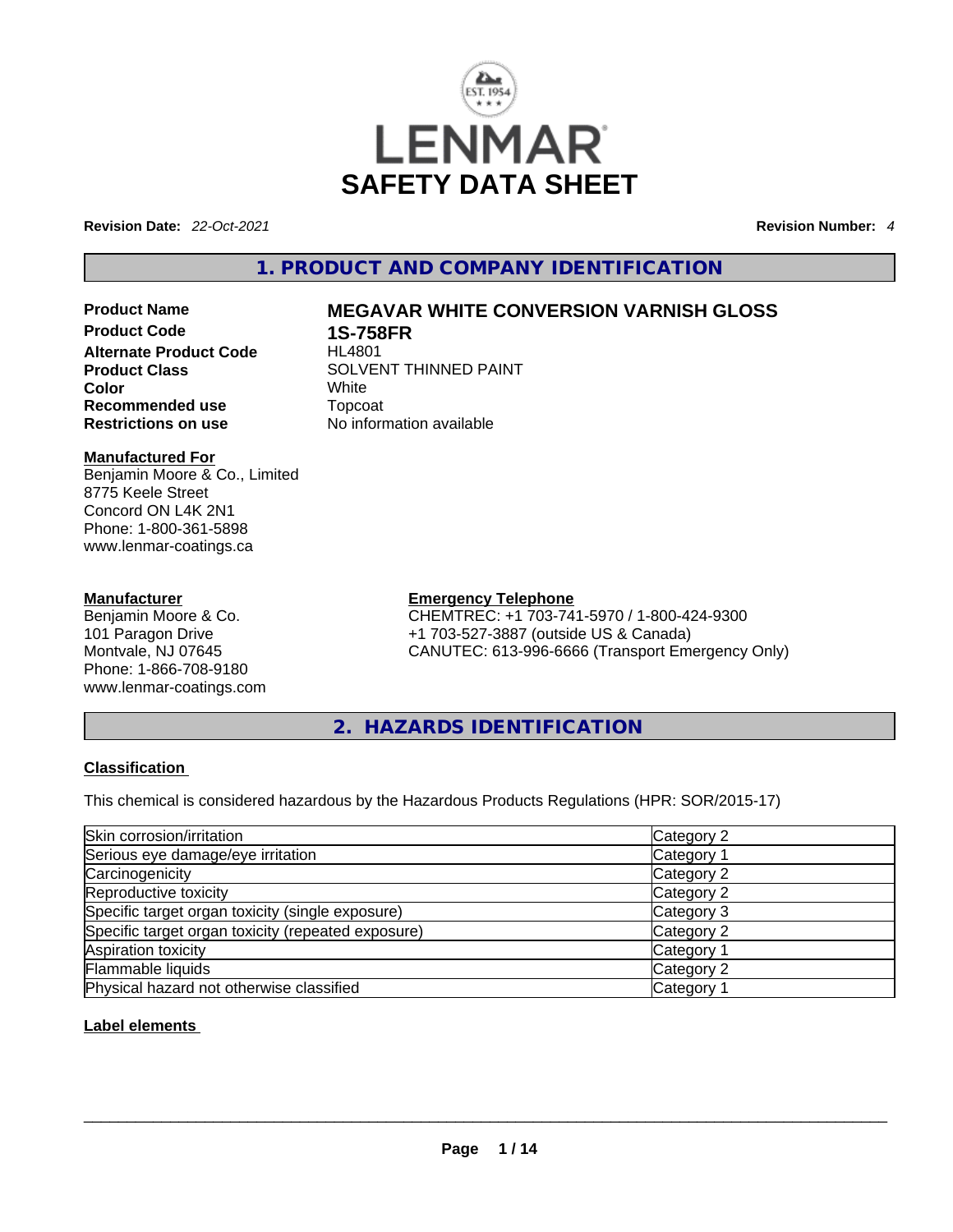#### **Danger**

**Hazard statements** Causes skin irritation Causes serious eye damage Suspected of causing cancer Suspected of damaging fertility or the unborn child May cause drowsiness or dizziness May cause damage to organs through prolonged or repeated exposure May be fatal if swallowed and enters airways Highly flammable liquid and vapor Reactive flammable material



**Appearance** liquid **Odor** *Solvent* **Appearance Contract Appearance Odor** solvent

#### **Precautionary Statements - Prevention**

Obtain special instructions before use Do not handle until all safety precautions have been read and understood Use personal protective equipment as required Wash face, hands and any exposed skin thoroughly after handling Do not breathe dust/fume/gas/mist/vapors/spray Use only outdoors or in a well-ventilated area Keep away from heat, hot surfaces, sparks, open flames and other ignition sources. No smoking Keep container tightly closed Ground/bond container and receiving equipment Use explosion-proof electrical/ventilating/lighting/equipment Use only non-sparking tools Take precautionary measures against static discharge Keep cool

#### **Precautionary Statements - Response**

IF exposed or concerned: Get medical advice/attention

**Eyes**

IF IN EYES: Rinse cautiously with water for several minutes. Remove contact lenses, if present and easy to do. Continue rinsing

Immediately call a POISON CENTER or doctor/physician

#### **Skin**

If skin irritation occurs: Get medical advice/attention

IF ON SKIN (or hair): Remove/Take off immediately all contaminated clothing. Rinse skin with water/shower Wash contaminated clothing before reuse

### **Inhalation**

IF INHALED: Remove victim to fresh air and keep at rest in a position comfortable for breathing **Ingestion**

IF SWALLOWED: Immediately call a POISON CENTER or doctor/physician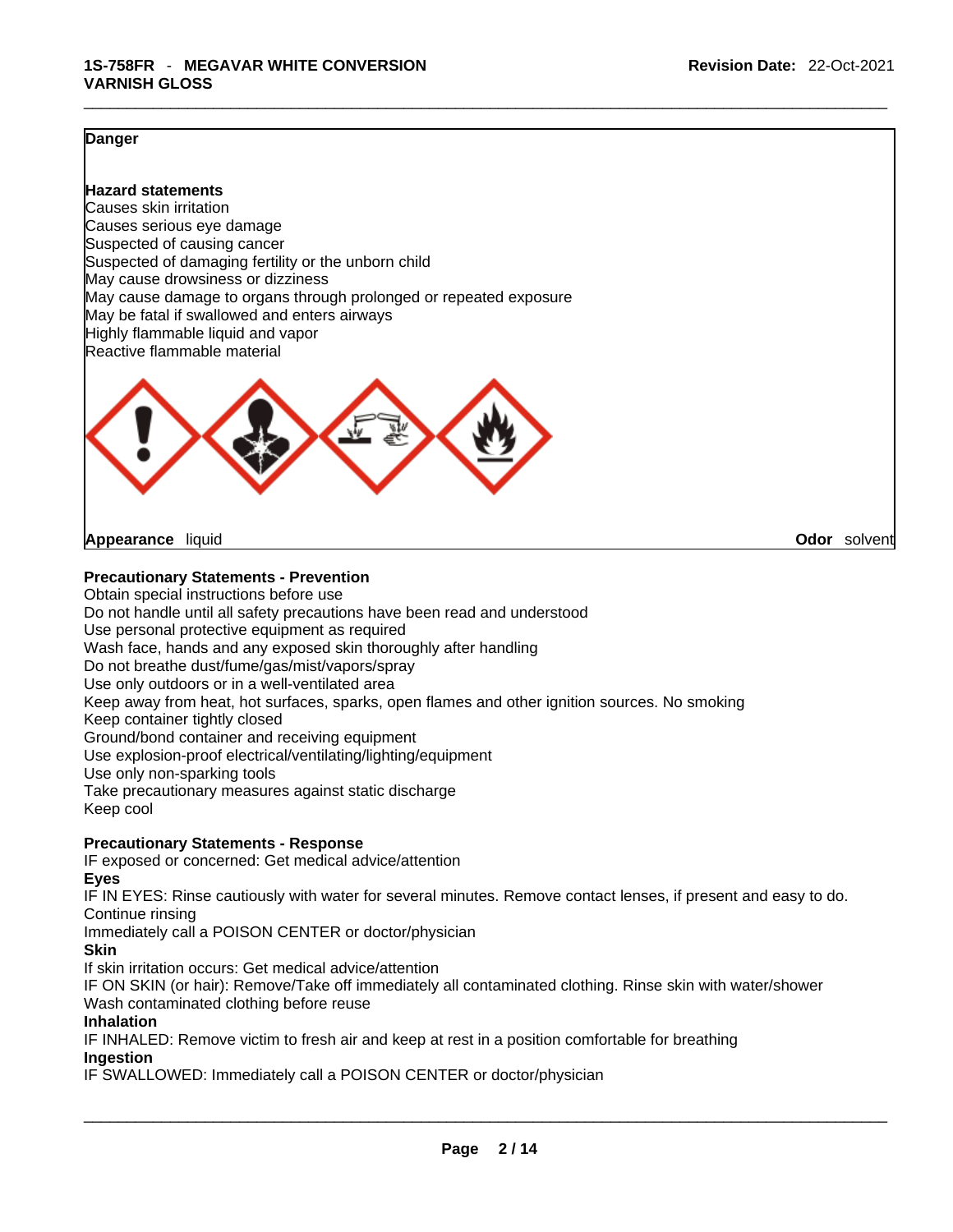Do NOT induce vomiting **Fire** In case of fire: Use CO2, dry chemical, or foam for extinction

**Precautionary Statements - Storage** Store locked up Store in a well-ventilated place. Keep container tightly closed

#### **Precautionary Statements - Disposal**

Dispose of contents/container to an approved waste disposal plant

#### **Other information**

No information available

 **IMPORTANT:** Designed to be mixed with other components. Mixture will have hazards of all components. Before opening packages, read all warning labels. Follow all precautions.

# **3. COMPOSITION INFORMATION ON COMPONENTS**

| <b>Chemical name</b>                         | CAS No.        | Weight-%      | Hazardous Material<br>registry number<br>(HMIRA registry #) | Date HMIRA filed and<br>Information Review Act date exemption granted<br>(if applicable) |
|----------------------------------------------|----------------|---------------|-------------------------------------------------------------|------------------------------------------------------------------------------------------|
| Titanium dioxide                             | 13463-67-7     | $10 - 30%$    |                                                             | ٠                                                                                        |
| VM&P naphtha                                 | 64742-89-8     | 7 - 13%       |                                                             |                                                                                          |
| n-Butyl acetate                              | 123-86-4       | $7 - 13%$     |                                                             |                                                                                          |
| Isobutyl alcohol                             | 78-83-1        | $5 - 10%$     |                                                             |                                                                                          |
| Ethanol                                      | 64-17-5        | $3 - 7%$      |                                                             | $\overline{\phantom{0}}$                                                                 |
| Acetone                                      | 67-64-1        | $1 - 5%$      |                                                             | ۰                                                                                        |
| Propylene glycol monomethyl<br>ether acetate | 108-65-6       | $1 - 5%$      |                                                             |                                                                                          |
| Toluene                                      | 108-88-3       | $1 - 5%$      |                                                             | ٠                                                                                        |
| cellulose, nitrate                           | 9004-70-0      | $1 - 5%$      |                                                             |                                                                                          |
| Isopropyl alcohol                            | 67-63-0        | $1 - 5%$      |                                                             |                                                                                          |
| Xylene                                       | 1330-20-7      | $1 - 5%$      |                                                             | ۰                                                                                        |
| Aluminum hydroxide                           | 21645-51-2     | $1 - 5%$      | $\overline{\phantom{0}}$                                    | $\overline{\phantom{a}}$                                                                 |
| Octane                                       | 111-65-9       | $0.5 - 1%$    |                                                             |                                                                                          |
| Heptane                                      | 142-82-5       | $0.5 - 1%$    |                                                             |                                                                                          |
| Ethyl benzene                                | $100 - 41 - 4$ | $0.25 - 0.5%$ |                                                             |                                                                                          |
| Trimethylolpropane                           | 77-99-6        | $0.1 - 0.25%$ | $\overline{\phantom{a}}$                                    | ۰                                                                                        |

**Confidential Business Information note**

\*The exact percentage (concentration) of composition has been withheld as a trade secret

**4. FIRST AID MEASURES** 

**General Advice If** symptoms persist, call a physician. Show this safety data sheet to the doctor in attendance.

**Eye Contact Immediate medical attention is required. Immediately flush** Immediately flush with plenty of water. After initial flushing, remove any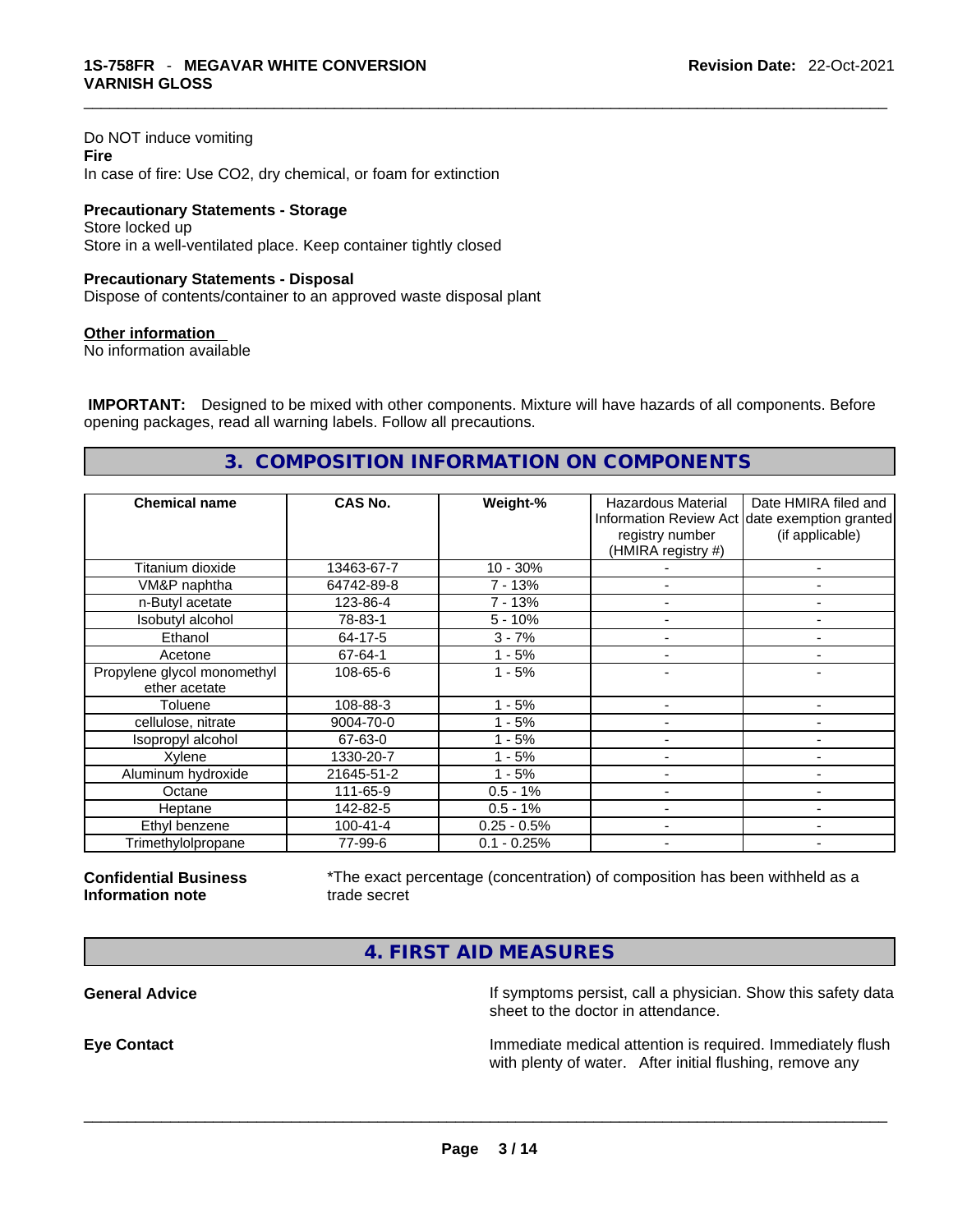|                                        | contact lenses and continue flushing for at least 15<br>minutes.                                                                                                                                 |
|----------------------------------------|--------------------------------------------------------------------------------------------------------------------------------------------------------------------------------------------------|
| <b>Skin Contact</b>                    | Wash off immediately with soap and plenty of water<br>removing all contaminated clothes and shoes. If skin<br>irritation persists, call a physician.                                             |
| <b>Inhalation</b>                      | Move to fresh air. If symptoms persist, call a physician.<br>If not breathing, give artificial respiration. Call a physician<br>immediately.                                                     |
| Ingestion                              | Clean mouth with water and afterwards drink plenty of<br>water. Do not induce vomiting without medical advice.<br>Never give anything by mouth to an unconscious person.<br>Consult a physician. |
| <b>Protection Of First-Aiders</b>      | Use personal protective equipment.                                                                                                                                                               |
| <b>Most Important Symptoms/Effects</b> | No information available.                                                                                                                                                                        |
| <b>Notes To Physician</b>              | Treat symptomatically.                                                                                                                                                                           |
|                                        |                                                                                                                                                                                                  |

**5. FIRE-FIGHTING MEASURES** 

| <b>Flammable Properties</b>                                                      | Vapors may travel considerable distance to a source of<br>ignition and flash back. Vapors may cause flash fire.                                                                                                                                                                                |
|----------------------------------------------------------------------------------|------------------------------------------------------------------------------------------------------------------------------------------------------------------------------------------------------------------------------------------------------------------------------------------------|
| <b>Suitable Extinguishing Media</b>                                              | Foam, dry powder or water. Use extinguishing measures<br>that are appropriate to local circumstances and the<br>surrounding environment.                                                                                                                                                       |
| Protective equipment and precautions for firefighters                            | As in any fire, wear self-contained breathing apparatus<br>pressure-demand, MSHA/NIOSH (approved or equivalent)<br>and full protective gear.                                                                                                                                                   |
| <b>Hazardous combustion products</b>                                             | Burning may result in carbon dioxide, carbon monoxide<br>and other combustion products of varying composition<br>which may be toxic and/or irritating.                                                                                                                                         |
| <b>Specific Hazards Arising From The Chemical</b>                                | Flammable. Flash back possible over considerable<br>distance. Keep product and empty container away from<br>heat and sources of ignition. Closed containers may<br>rupture if exposed to fire or extreme heat. Thermal<br>decomposition can lead to release of irritating gases and<br>vapors. |
| Sensitivity to mechanical impact                                                 | No                                                                                                                                                                                                                                                                                             |
| Sensitivity to static discharge                                                  | Yes                                                                                                                                                                                                                                                                                            |
| <b>Flash Point Data</b><br>Flash point (°F)<br>Flash Point (°C)<br><b>Method</b> | 45<br><b>PMCC</b>                                                                                                                                                                                                                                                                              |
|                                                                                  |                                                                                                                                                                                                                                                                                                |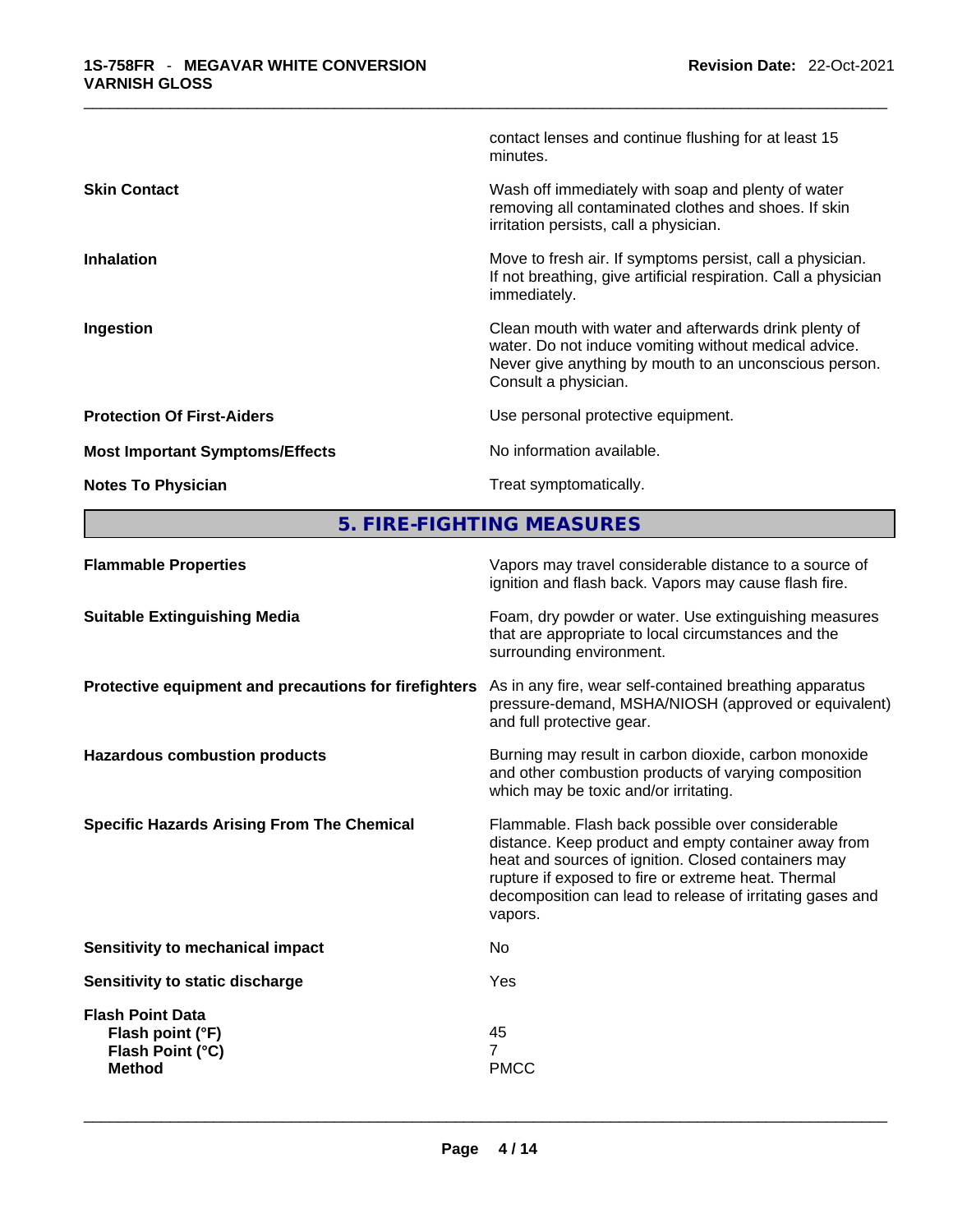#### **Flammability Limits In Air**

**Lower flammability limit:**<br> **Commability limit:** Not available<br>
Upper flammability limit: **Upper flammability limit:** 

**NFPA Health:** 2 **Flammability:** 3 **Instability:** 1 **Special:** Not Applicable

#### **NFPA Legend**

- 0 Not Hazardous
- 1 Slightly
- 2 Moderate
- 3 High
- 4 Severe

*The ratings assigned are only suggested ratings, the contractor/employer has ultimate responsibilities for NFPA ratings where this system is used.* 

*Additional information regarding the NFPA rating system is available from the National Fire Protection Agency (NFPA) at www.nfpa.org.* 

## **6. ACCIDENTAL RELEASE MEASURES**

| <b>Personal Precautions</b>      | Remove all sources of ignition. Take precautions to<br>prevent flashback. Ground and bond all containers and<br>handling equipment. Take precautionary measures against<br>static discharges. Ensure adequate ventilation. Avoid<br>contact with skin, eyes and clothing. Use personal<br>protective equipment.  |
|----------------------------------|------------------------------------------------------------------------------------------------------------------------------------------------------------------------------------------------------------------------------------------------------------------------------------------------------------------|
| <b>Other Information</b>         | Prevent further leakage or spillage if safe to do so. Do not<br>allow material to contaminate ground water system.<br>Prevent product from entering drains. Do not flush into<br>surface water or sanitary sewer system. Local authorities<br>should be advised if significant spillages cannot be<br>contained. |
| <b>Environmental precautions</b> | See Section 12 for additional Ecological Information.                                                                                                                                                                                                                                                            |
| <b>Methods for Cleaning Up</b>   | Dam up. Soak up with inert absorbent material. Use a<br>non-sparking or explosion proof means to transfer material<br>to a sealed, appropriate container for disposal. Clean<br>contaminated surface thoroughly.                                                                                                 |

# **7. HANDLING AND STORAGE**

| <b>Handling</b> |
|-----------------|
|-----------------|

**Handling** Avoid contact with skin, eyes and clothing. Wear personal protective equipment. Do not breathe vapors or spray mist. Use only in ventilated areas. Prevent vapor build-up by providing adequate ventilation during and after use.

Take precautionary measures against static discharges. To avoid ignition of vapors by static electricity discharge, all metal parts of the equipment must be grounded. Keep away from heat, sparks and flame. Do not smoke.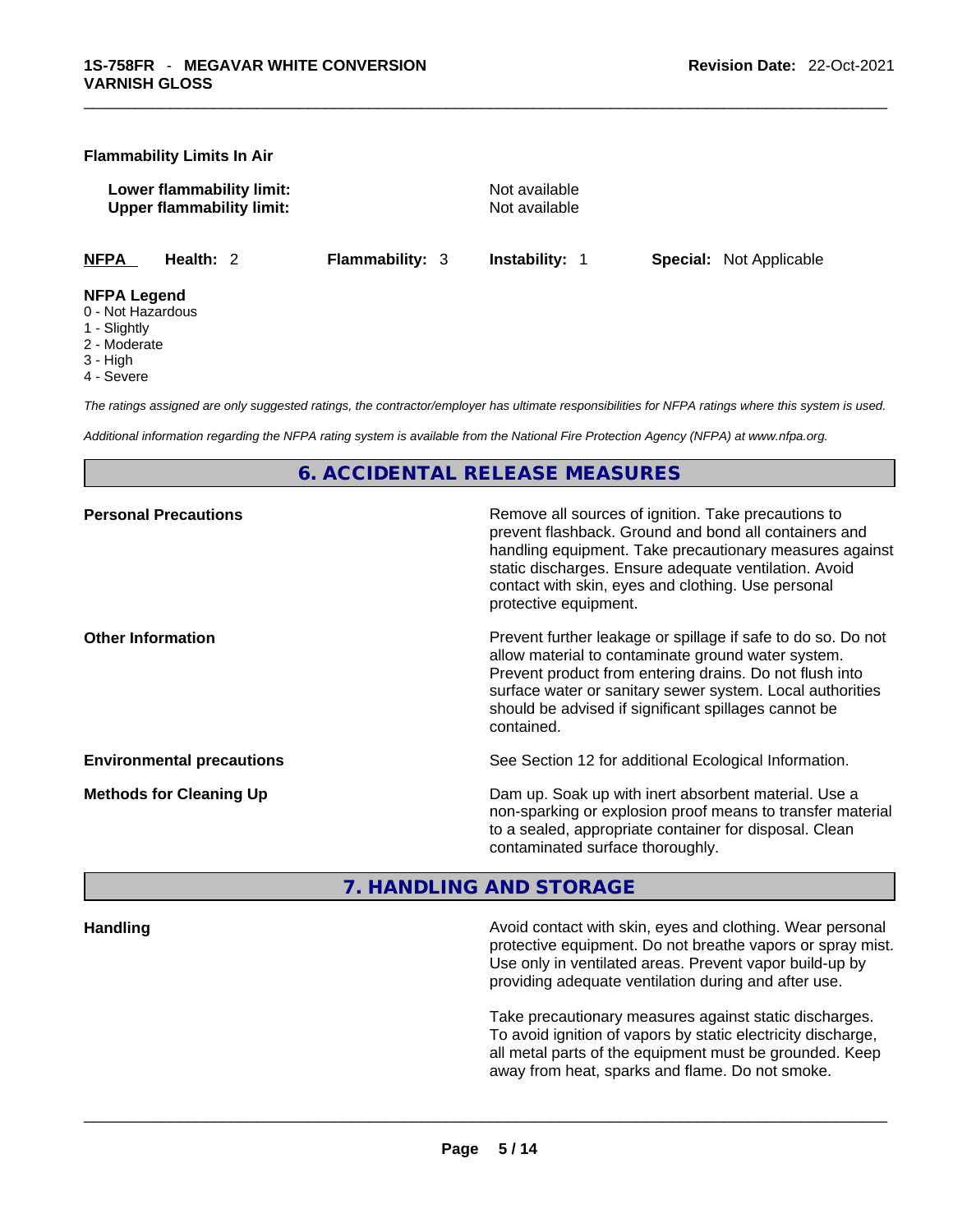Extinguish all flames and pilot lights, and turn off stoves, heaters, electric motors and other sources of ignition during use and until all vapors are gone. Ignition and/or flash back may occur.

**Storage Storage Keep containers tightly closed in a dry, cool and** well-ventilated place. Keep away from heat. Keep away from open flames, hot surfaces and sources of ignition. Keep in properly labeled containers. Keep out of the reach of children.

**Incompatible Materials Incompatible Materials Incompatible with strong acids and bases and strong** oxidizing agents.

# **8. EXPOSURE CONTROLS/PERSONAL PROTECTION**

### **Exposure Limits**

| <b>Chemical name</b>                         | <b>ACGIH TLV</b>                                   | Alberta                                                                                                    | <b>British Columbia</b>                                     | Ontario                                     | Quebec                                                                                                       |
|----------------------------------------------|----------------------------------------------------|------------------------------------------------------------------------------------------------------------|-------------------------------------------------------------|---------------------------------------------|--------------------------------------------------------------------------------------------------------------|
| Titanium dioxide                             | TWA: 10 mg/m <sup>3</sup>                          | $10$ mg/m <sup>3</sup> - TWA                                                                               | $10$ mg/m <sup>3</sup> - TWA<br>$3$ mg/m <sup>3</sup> - TWA | $10$ mg/m <sup>3</sup> - TWA                | 10 mg/m <sup>3</sup> - TWAEV                                                                                 |
| n-Butyl acetate                              | STEL: 150 ppm<br>TWA: 50 ppm                       | 150 ppm - TWA<br>$713$ mg/m <sup>3</sup> - TWA<br>200 ppm - STEL<br>950 mg/m $3 -$ STEL                    | 20 ppm - TWA                                                | 150 ppm - TWA<br>200 ppm - STEL             | 150 ppm - TWAEV<br>713 mg/m <sup>3</sup> - TWAEV<br>200 ppm - STEV<br>950 mg/m <sup>3</sup> - STEV           |
| Isobutyl alcohol                             | TWA: 50 ppm                                        | 50 ppm - TWA<br>152 mg/m <sup>3</sup> - TWA                                                                | 50 ppm - TWA                                                | 50 ppm - TWA                                | 50 ppm - TWAEV<br>152 mg/m <sup>3</sup> - TWAEV                                                              |
| Ethanol                                      | STEL: 1000 ppm                                     | 1000 ppm - TWA<br>1880 mg/m $3 - TWA$                                                                      | 1000 ppm - STEL                                             | 1000 ppm - STEL                             | 1000 ppm - TWAEV<br>1880 mg/m <sup>3</sup> - TWAEV                                                           |
| Acetone                                      | STEL: 500 ppm<br>TWA: 250 ppm                      | 500 ppm - TWA<br>1200 mg/m <sup>3</sup> - TWA<br>750 ppm - STEL<br>1800 mg/m <sup>3</sup> - STEL           | 250 ppm - TWA<br>500 ppm - STEL                             | 250 ppm - TWA<br>500 ppm - STEL             | 500 ppm - TWAEV<br>1190 mg/m <sup>3</sup> - TWAEV<br>1000 ppm - STEV<br>2380 mg/m <sup>3</sup> - STEV        |
| Propylene glycol monomethyl<br>ether acetate | N/E                                                | N/E                                                                                                        | 50 ppm - TWA<br>75 ppm - STEL                               | 50 ppm - TWA<br>270 mg/m <sup>3</sup> - TWA | N/E                                                                                                          |
| Toluene                                      | TWA: 20 ppm                                        | 50 ppm - TWA<br>188 mg/m <sup>3</sup> - TWA<br>Substance may be<br>readily absorbed<br>through intact skin | 20 ppm - TWA<br>Adverse reproductive<br>effect              | 20 ppm - TWA                                | 50 ppm - TWAEV<br>188 mg/m <sup>3</sup> - TWAEV<br>Skin absorption can<br>contribute to overall<br>exposure. |
| Isopropyl alcohol                            | STEL: 400 ppm<br>TWA: 200 ppm                      | 200 ppm - TWA<br>492 mg/m <sup>3</sup> - TWA<br>400 ppm - STEL<br>984 mg/m <sup>3</sup> - STEL             | 200 ppm - TWA<br>400 ppm - STEL                             | 200 ppm - TWA<br>400 ppm - STEL             | 400 ppm - TWAEV<br>985 mg/m <sup>3</sup> - TWAEV<br>500 ppm - STEV<br>1230 mg/m <sup>3</sup> - STEV          |
| Xylene                                       | STEL: 150 ppm<br>TWA: 100 ppm                      | 100 ppm - TWA<br>434 mg/m $3$ - TWA<br>150 ppm - STEL<br>651 mg/m $3 -$ STEL                               | 100 ppm - TWA<br>150 ppm - STEL                             | 100 ppm - TWA<br>150 ppm - STEL             | 100 ppm - TWAEV<br>434 mg/m <sup>3</sup> - TWAEV<br>150 ppm - STEV<br>651 mg/m $3 -$ STEV                    |
| Aluminum hydroxide                           | TWA: 1 $mg/m3$<br>respirable particulate<br>matter | N/E                                                                                                        | $1.0$ mg/m <sup>3</sup> - TWA                               | $1$ mg/m <sup>3</sup> - TWA                 | N/E                                                                                                          |
| Octane                                       | TWA: 300 ppm                                       | 300 ppm - TWA<br>1400 mg/m <sup>3</sup> - TWA                                                              | 300 ppm - TWA                                               | 300 ppm - TWA                               | 300 ppm - TWAEV<br>1400 mg/m <sup>3</sup> - TWAEV<br>375 ppm - STEV<br>1750 mg/m $3 -$ STEV                  |
| Heptane                                      | STEL: 500 ppm<br>TWA: 400 ppm                      | 400 ppm - TWA<br>1640 mg/m <sup>3</sup> - TWA<br>500 ppm - STEL                                            | 400 ppm - TWA<br>500 ppm - STEL                             | 400 ppm - TWA<br>500 ppm - STEL             | 400 ppm - TWAEV<br>1640 mg/m <sup>3</sup> - TWAEV<br>500 ppm - STEV                                          |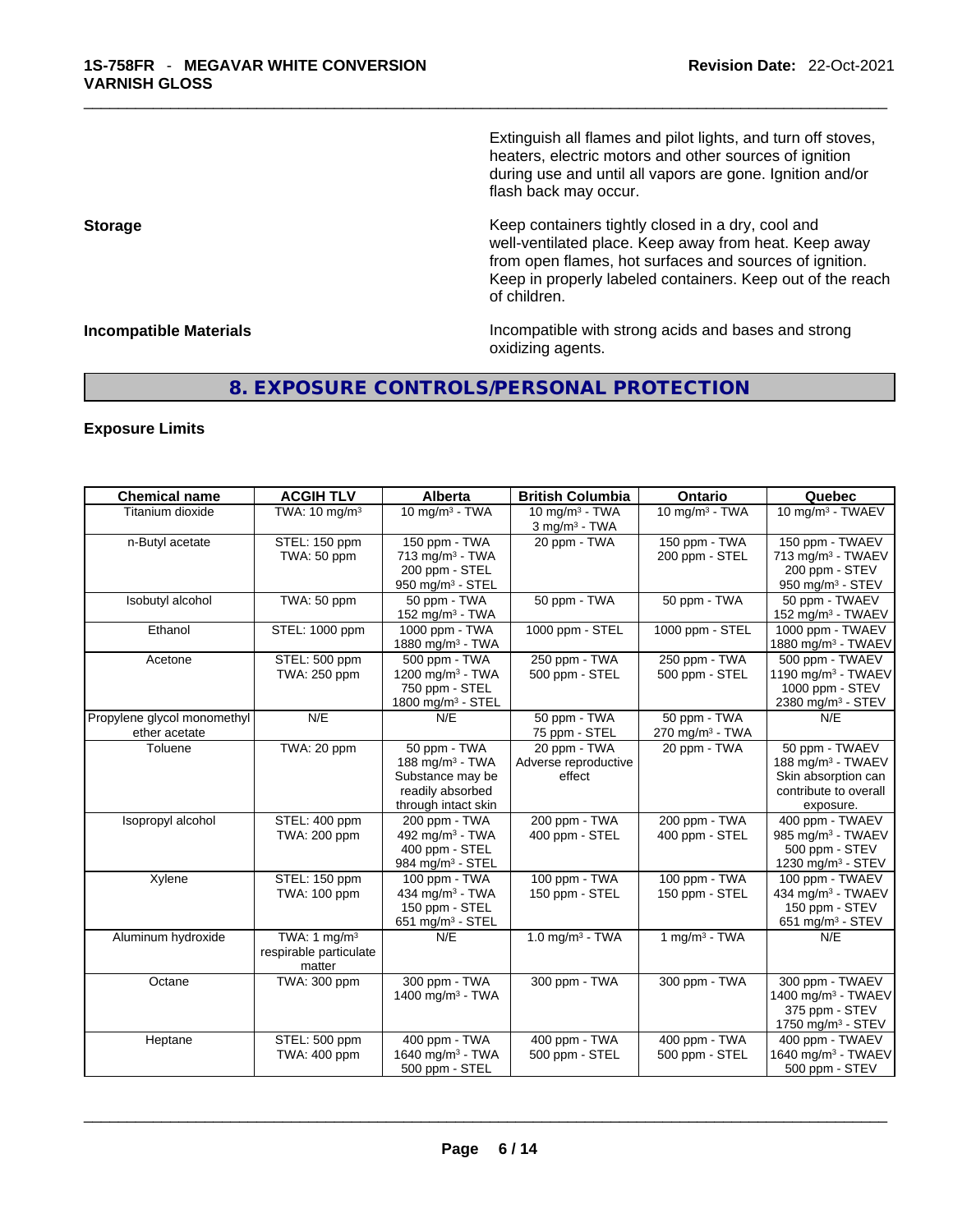|                                                                   |             | 2050 mg/m $3 -$ STEL                                       |                                                             |              | 2050 mg/m <sup>3</sup> - STEV                                |  |  |  |
|-------------------------------------------------------------------|-------------|------------------------------------------------------------|-------------------------------------------------------------|--------------|--------------------------------------------------------------|--|--|--|
| Ethyl benzene                                                     | TWA: 20 ppm | 100 ppm - TWA                                              | 20 ppm - TWA                                                | 20 ppm - TWA | 100 ppm - TWAEV                                              |  |  |  |
|                                                                   |             | 434 mg/m $3 - TWA$                                         |                                                             |              | 434 mg/m <sup>3</sup> - TWAEV                                |  |  |  |
|                                                                   |             | 125 ppm - STEL                                             |                                                             |              | 125 ppm - STEV                                               |  |  |  |
|                                                                   |             | 543 mg/m $3 -$ STEL                                        |                                                             |              | $543$ mg/m <sup>3</sup> - STEV                               |  |  |  |
| Legend                                                            |             |                                                            |                                                             |              |                                                              |  |  |  |
| ACGIH - American Conference of Governmental Industrial Hygienists |             |                                                            |                                                             |              |                                                              |  |  |  |
| Alberta - Alberta Occupational Exposure Limits                    |             |                                                            |                                                             |              |                                                              |  |  |  |
| British Columbia - British Columbia Occupational Exposure Limits  |             |                                                            |                                                             |              |                                                              |  |  |  |
| Ontario - Ontario Occupational Exposure Limits                    |             |                                                            |                                                             |              |                                                              |  |  |  |
| Quebec - Quebec Occupational Exposure Limits                      |             |                                                            |                                                             |              |                                                              |  |  |  |
| N/E - Not established                                             |             |                                                            |                                                             |              |                                                              |  |  |  |
|                                                                   |             |                                                            |                                                             |              |                                                              |  |  |  |
| <b>Engineering Measures</b>                                       |             | Ensure adequate ventilation, especially in confined areas. |                                                             |              |                                                              |  |  |  |
|                                                                   |             |                                                            |                                                             |              |                                                              |  |  |  |
| <b>Personal Protective Equipment</b>                              |             |                                                            |                                                             |              |                                                              |  |  |  |
| <b>Eye/Face Protection</b>                                        |             |                                                            | Safety glasses with side-shields. If splashes are likely to |              |                                                              |  |  |  |
|                                                                   |             |                                                            | occur, wear: Tightly fitting safety goggles                 |              |                                                              |  |  |  |
| <b>Skin Protection</b>                                            |             |                                                            | Protective gloves and impervious clothing.                  |              |                                                              |  |  |  |
| <b>Respiratory Protection</b>                                     |             |                                                            | Use only with adequate ventilation. In operations where     |              |                                                              |  |  |  |
|                                                                   |             | exposure limits are exceeded, use a NIOSH approved         |                                                             |              |                                                              |  |  |  |
|                                                                   |             |                                                            |                                                             |              |                                                              |  |  |  |
|                                                                   |             |                                                            |                                                             |              | respirator that has been selected by a technically qualified |  |  |  |
|                                                                   |             | person for the specific work conditions. When spraying the |                                                             |              |                                                              |  |  |  |
|                                                                   |             | product or applying in confined areas, wear a NIOSH        |                                                             |              |                                                              |  |  |  |
|                                                                   |             |                                                            | approved respirator specified for paint spray or organic    |              |                                                              |  |  |  |
|                                                                   |             |                                                            |                                                             |              |                                                              |  |  |  |
|                                                                   |             |                                                            | vapors.                                                     |              |                                                              |  |  |  |
| <b>Hygiene Measures</b>                                           |             |                                                            | Avoid contact with skin, eyes and clothing. Remove and      |              |                                                              |  |  |  |
|                                                                   |             |                                                            | woob contaminated olething hefere re use Moob               |              |                                                              |  |  |  |

wash contaminated clothing before re-use. Wash thoroughly after handling.

### **9. PHYSICAL AND CHEMICAL PROPERTIES**

**Appearance and interventional contracts** and interventional contracts of the set of the set of the set of the set of the set of the set of the set of the set of the set of the set of the set of the set of the set of the s **Odor** solvent **Odor Threshold** No information available **Density (Ibs/gal)** 9.2 - 9.3<br> **Specific Gravity** 1.10 - 1.12 **Specific Gravity pH pH No** information available **Viscosity (cps) No information available No** information available **Solubility(ies)** No information available **Water solubility Water solubility No information available Evaporation Rate No information available Evaporation Rate No information available**<br> **Vapor pressure No information available**<br>
No information available **Vapor density No information available No information available Wt. % Solids** 45 - 55 **Vol. % Solids** 25 - 35 **Wt. % Volatiles Vol. % Volatiles** 65 - 75 **VOC Regulatory Limit (g/L)** < 550 **Boiling Point (°F)** 136 **Boiling Point (°C)** 58 **Freezing point (°F)** No information available **Freezing Point (°C)**<br> **Flash point (°F)**<br> **Flash point (°F)**<br> **Plash point (°F)**<br> **Plash point (°F) Flash point (°F)** 

**No information available**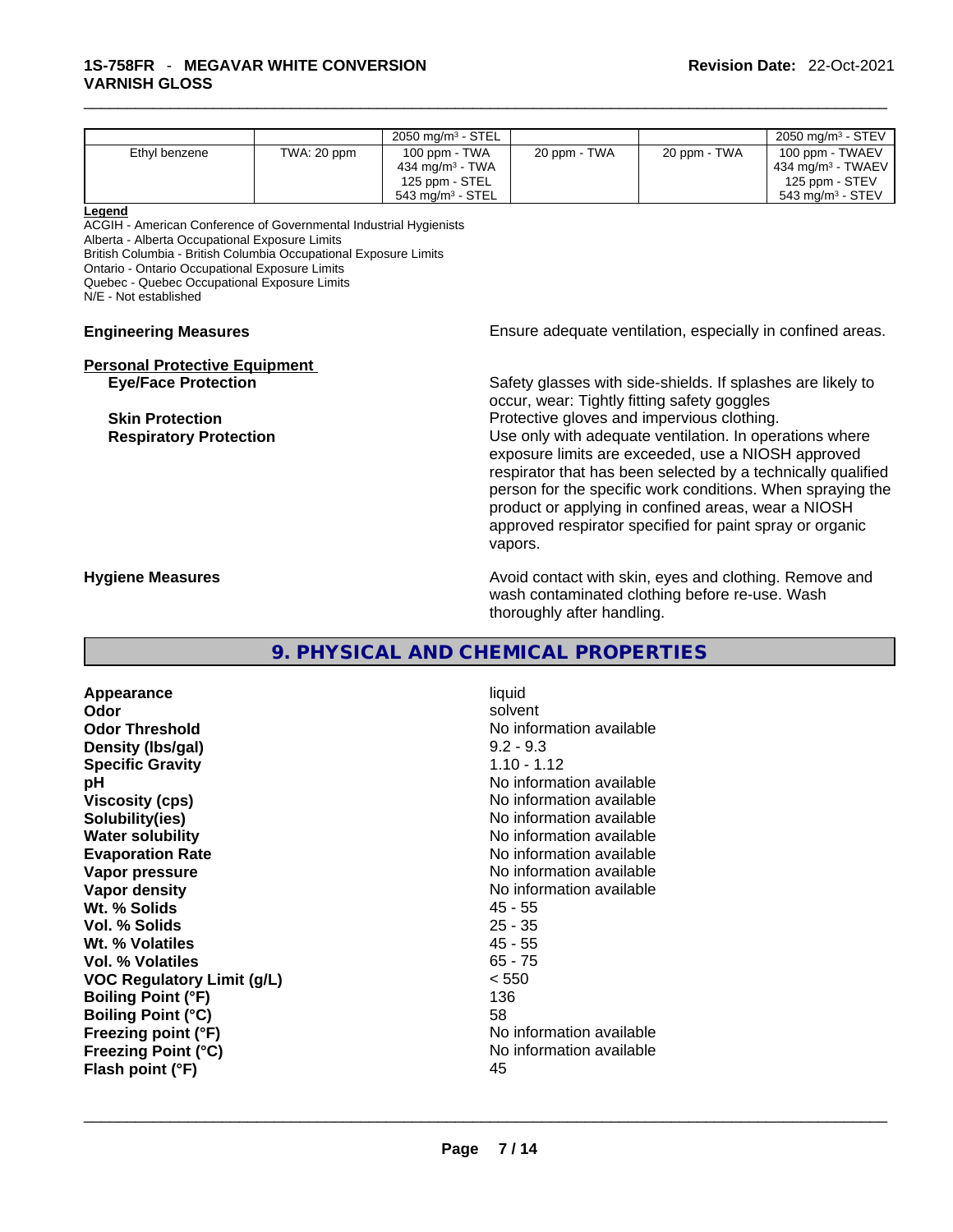#### \_\_\_\_\_\_\_\_\_\_\_\_\_\_\_\_\_\_\_\_\_\_\_\_\_\_\_\_\_\_\_\_\_\_\_\_\_\_\_\_\_\_\_\_\_\_\_\_\_\_\_\_\_\_\_\_\_\_\_\_\_\_\_\_\_\_\_\_\_\_\_\_\_\_\_\_\_\_\_\_\_\_\_\_\_\_\_\_\_\_\_\_\_ **1S-758FR** - **MEGAVAR WHITE CONVERSION VARNISH GLOSS**

## **Flash Point (°C)** 7<br> **Method** PMCC **Method** PMCC **Flammability (solid, gas)** Not applicable **Upper flammability limit:** Not applicable **Lower flammability limit:**<br> **Autoianition Temperature (°F)**<br>
Mo information available **Autoignition Temperature (°F)**<br> **Autoignition Temperature (°C)** No information available **Autoignition Temperature (°C) Decomposition Temperature (°F)**<br> **Decomposition Temperature (°C)** No information available **Decomposition Temperature (°C)**<br>Partition coefficient

**No information available** 

# **10. STABILITY AND REACTIVITY**

| <b>Reactivity</b>                       | Not Applicable                                                                                                            |
|-----------------------------------------|---------------------------------------------------------------------------------------------------------------------------|
| <b>Chemical Stability</b>               | Stable under normal conditions. Hazardous polymerisation<br>does not occur.                                               |
| <b>Conditions to avoid</b>              | Keep away from open flames, hot surfaces, static<br>electricity and sources of ignition. Sparks. Elevated<br>temperature. |
| <b>Incompatible Materials</b>           | Incompatible with strong acids and bases and strong<br>oxidizing agents.                                                  |
| <b>Hazardous Decomposition Products</b> | Thermal decomposition can lead to release of irritating<br>gases and vapors.                                              |
|                                         |                                                                                                                           |

**Possibility of hazardous reactions** None under normal conditions of use.

# **11. TOXICOLOGICAL INFORMATION**

#### **Product Information Information on likely routes of exposure**

**Acute Toxicity** 

**Principal Routes of Exposure Exposure** Eye contact, skin contact and inhalation.

**Product Information Repeated or prolonged exposure to organic solvents may** Repeated or prolonged exposure to organic solvents may lead to permanent brain and nervous system damage. Intentional misuse by deliberately concentrating and inhaling vapors may be harmful or fatal.

### **Symptoms related to the physical,chemical and toxicological characteristics**

**Symptoms Symptoms No information available** 

### **Delayed and immediate effects as well as chronic effects from short and long-term exposure**

**Eye contact Severely irritating to eyes. May cause burns. Risk of Severely irritating to eyes. May cause burns. Risk of** serious damage to eyes. **Skin contact May cause skin irritation and/or dermatitis. Prolonged skin Skin contact May cause skin irritation and/or dermatitis. Prolonged skin**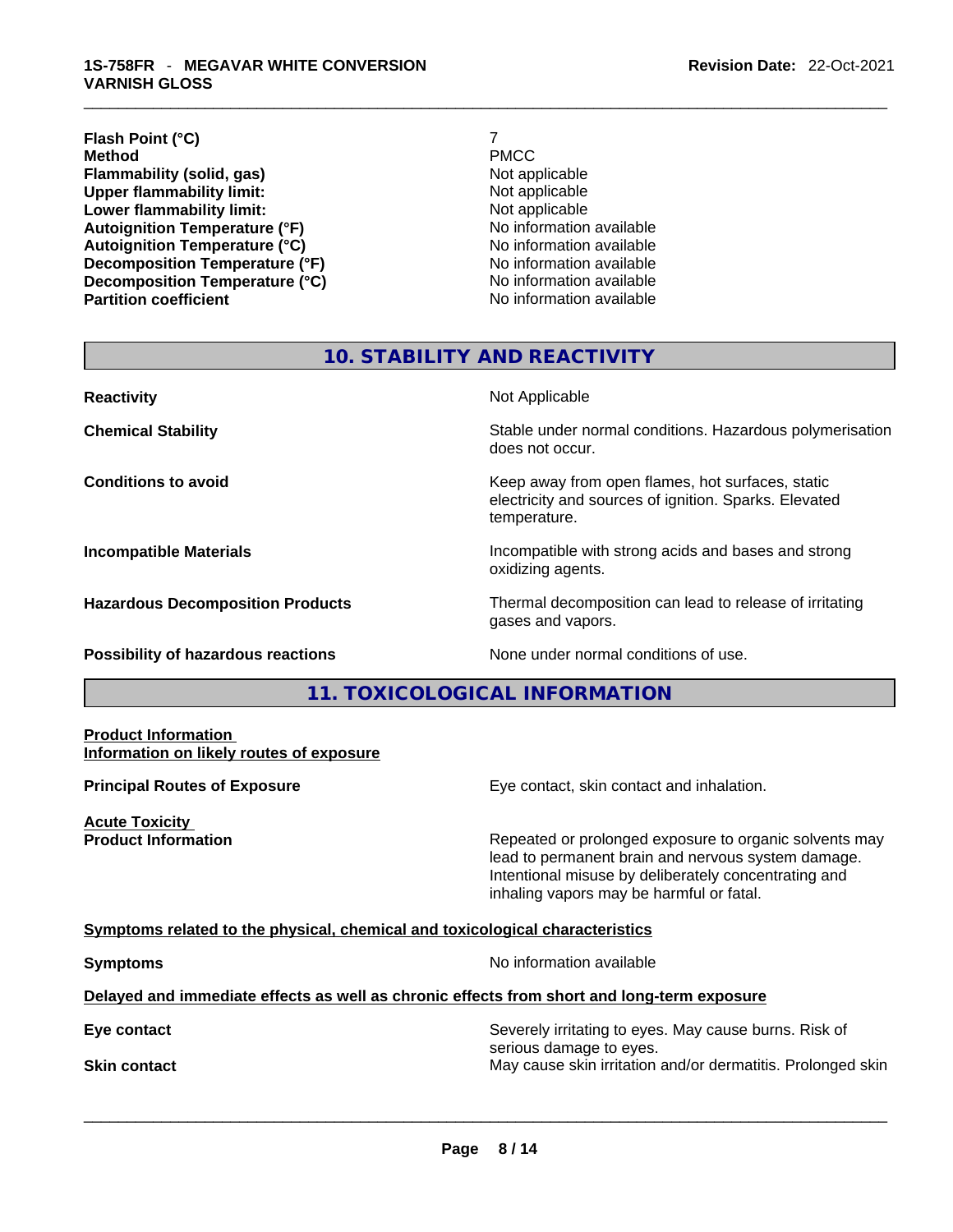| contact may defat the skin and produce dermatitis.                                           |  |
|----------------------------------------------------------------------------------------------|--|
| <b>Inhalation</b><br>Harmful by inhalation. High vapor / aerosol concentrations              |  |
| are irritating to the eyes, nose, throat and lungs and may                                   |  |
| cause headaches, dizziness, drowsiness,                                                      |  |
| unconsciousness, and other central nervous system                                            |  |
| effects.                                                                                     |  |
| Harmful if swallowed. Ingestion may cause irritation to<br>Ingestion                         |  |
| mucous membranes. Small amounts of this product                                              |  |
| aspirated into the respiratory system during ingestion or                                    |  |
| vomiting may cause mild to severe pulmonary injury,                                          |  |
| possibly progressing to death.                                                               |  |
| No information available.<br><b>Sensitization</b>                                            |  |
| No information available.<br><b>Neurological Effects</b>                                     |  |
| No information available.<br><b>Mutagenic Effects</b>                                        |  |
| Possible risk of impaired fertility. Possible risk of harm to<br><b>Reproductive Effects</b> |  |
| the unborn child.                                                                            |  |
| No information available.<br><b>Developmental Effects</b>                                    |  |
| liver, Respiratory system, Eyes, Skin, Central nervous<br><b>Target organ effects</b>        |  |
| system, blood, Reproductive System.                                                          |  |
| May cause disorder and damage to the, Respiratory<br><b>STOT - single exposure</b>           |  |
| system, Central nervous system.                                                              |  |
| Causes damage to organs through prolonged or repeated<br><b>STOT - repeated exposure</b>     |  |
| exposure if inhaled, May cause disorder and damage to                                        |  |
| the, liver, kidney, spleen, blood, Central nervous system,                                   |  |
| Causes damage to organs through prolonged or repeated                                        |  |
| exposure.                                                                                    |  |
| No information available.<br>Other adverse effects                                           |  |
| May be harmful if swallowed and enters airways. Small<br><b>Aspiration Hazard</b>            |  |
| amounts of this product aspirated into the respiratory                                       |  |
| system during ingestion or vomiting may cause mild to                                        |  |
| severe pulmonary injury, possibly progressing to death.                                      |  |

# **Numerical measures of toxicity**

# **The following values are calculated based on chapter 3.1 of the GHS document**

| <b>ATEmix (oral)</b>                 | 8971 mg/ka |  |
|--------------------------------------|------------|--|
| <b>ATEmix (inhalation-dust/mist)</b> | 113.8 mg/L |  |
| <b>ATEmix (inhalation-vapor)</b>     | 27.8 mg/L  |  |

#### **Component Information**

| Chemical name    | Oral LD50             | Dermal LD50              | <b>Inhalation LC50</b>                  |
|------------------|-----------------------|--------------------------|-----------------------------------------|
| Titanium dioxide | $> 10000$ mg/kg (Rat) | -                        |                                         |
| 13463-67-7       |                       |                          |                                         |
| VM&P naphtha     |                       | $=$ 3000 mg/kg (Rabbit)  |                                         |
| 64742-89-8       |                       |                          |                                         |
| n-Butyl acetate  | $= 10768$ mg/kg (Rat) | $> 17600$ mg/kg (Rabbit) |                                         |
| 123-86-4         |                       |                          |                                         |
| Isobutyl alcohol | $= 2460$ mg/kg (Rat)  | $=$ 3400 mg/kg (Rabbit)  | $> 6.5$ mg/L (Rat) 4 h                  |
| 78-83-1          |                       |                          |                                         |
| Ethanol          | $= 7060$ mg/kg (Rat)  | ۰.                       | $= 124.7$ mg/L (Rat) 4 h                |
| 64-17-5          |                       |                          |                                         |
| Acetone          | $= 5800$ mg/kg (Rat)  | $> 15700$ mg/kg (Rabbit) | $= 50100$ mg/m <sup>3</sup><br>Rat) 8 h |
| 67-64-1          |                       |                          |                                         |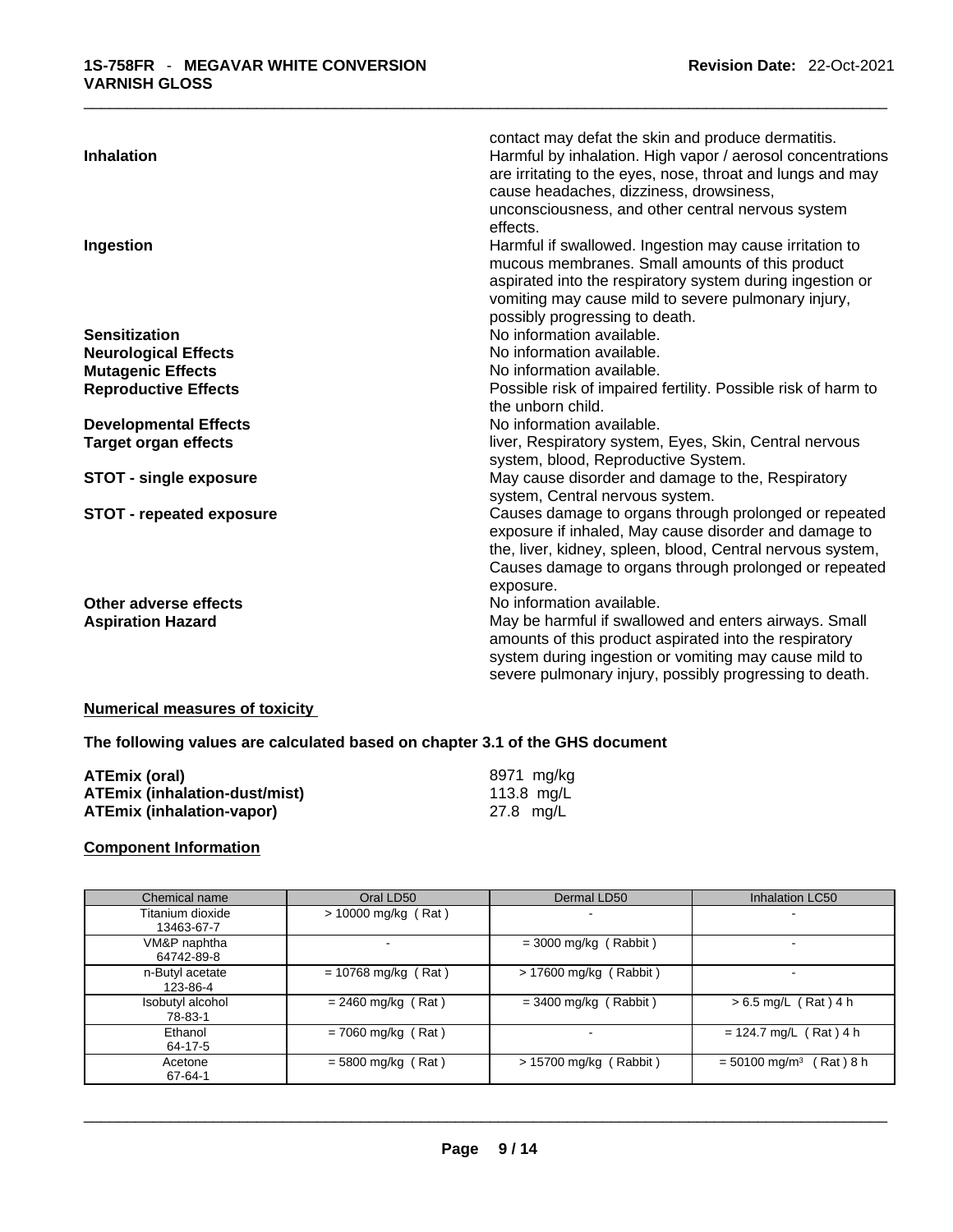#### \_\_\_\_\_\_\_\_\_\_\_\_\_\_\_\_\_\_\_\_\_\_\_\_\_\_\_\_\_\_\_\_\_\_\_\_\_\_\_\_\_\_\_\_\_\_\_\_\_\_\_\_\_\_\_\_\_\_\_\_\_\_\_\_\_\_\_\_\_\_\_\_\_\_\_\_\_\_\_\_\_\_\_\_\_\_\_\_\_\_\_\_\_ **1S-758FR** - **MEGAVAR WHITE CONVERSION VARNISH GLOSS**

| Propylene glycol monomethyl ether | $= 8532 \text{ mg/kg}$ (Rat)                   | $>$ 5 g/kg (Rabbit)      |                                                                              |
|-----------------------------------|------------------------------------------------|--------------------------|------------------------------------------------------------------------------|
| acetate<br>108-65-6               |                                                |                          |                                                                              |
| Toluene<br>108-88-3               | $= 2600$ mg/kg (Rat)                           | $= 12000$ mg/kg (Rabbit) |                                                                              |
| cellulose, nitrate<br>9004-70-0   | $5$ g/kg (Rat)                                 | $\blacksquare$           |                                                                              |
| Isopropyl alcohol<br>67-63-0      | $= 1870$ mg/kg (Rat)                           | $= 4059$ mg/kg (Rabbit)  | $= 72600$ mg/m <sup>3</sup> (Rat) 4 h                                        |
| Xylene<br>1330-20-7               | $=$ 3500 mg/kg (Rat)                           | $>$ 4350 mg/kg (Rabbit)  | $= 29.08$ mg/L (Rat) 4 h                                                     |
| Aluminum hydroxide<br>21645-51-2  | $>$ 5000 mg/kg (Rat)                           | $\blacksquare$           |                                                                              |
| Octane<br>111-65-9                | ÷.                                             | $\blacksquare$           | $>$ 23.36 mg/L (Rat) 4 h = 118<br>$g/m^3$ (Rat) 4 h = 25260 ppm<br>Rat ) 4 h |
| Heptane<br>142-82-5               |                                                | $=$ 3000 mg/kg (Rabbit)  | $= 103$ g/m <sup>3</sup><br>$(Rat)$ 4 h                                      |
| Ethyl benzene<br>$100 - 41 - 4$   | $=$ 3500 mg/kg (Rat)                           | $= 15400$ mg/kg (Rabbit) | $= 17.4$ mg/L (Rat) 4 h                                                      |
| Trimethylolpropane<br>77-99-6     | $= 14100$ mg/kg (Rat)<br>$= 14000$ mg/kg (Rat) |                          | $> 0.29$ mg/L (Rat) 4 h                                                      |
|                                   |                                                |                          |                                                                              |

### **Chronic Toxicity**

#### **Carcinogenicity**

*The information below indicates whether each agency has listed any ingredient as a carcinogen:.* 

| <b>Chemical name</b> | <b>IARC</b>                    | <b>NTP</b> |
|----------------------|--------------------------------|------------|
|                      | 2B - Possible Human Carcinogen |            |
| ±Titanium dioxide    |                                |            |
|                      | 2B - Possible Human Carcinogen |            |
| Ethyl benzene        |                                |            |

• Although IARC has classified titanium dioxide as possibly carcinogenic to humans (2B), their summary concludes: "No significant exposure to titanium dioxide is thought to occur during the use of products in which titanium dioxide is bound to other materials, such as paint."

#### **Legend**

IARC - International Agency for Research on Cancer NTP - National Toxicity Program OSHA - Occupational Safety & Health Administration

**12. ECOLOGICAL INFORMATION** 

# **Ecotoxicity Effects**

The environmental impact of this product has not been fully investigated.

### **Product Information**

### **Acute Toxicity to Fish**

No information available

# **Acute Toxicity to Aquatic Invertebrates**

No information available \_\_\_\_\_\_\_\_\_\_\_\_\_\_\_\_\_\_\_\_\_\_\_\_\_\_\_\_\_\_\_\_\_\_\_\_\_\_\_\_\_\_\_\_\_\_\_\_\_\_\_\_\_\_\_\_\_\_\_\_\_\_\_\_\_\_\_\_\_\_\_\_\_\_\_\_\_\_\_\_\_\_\_\_\_\_\_\_\_\_\_\_\_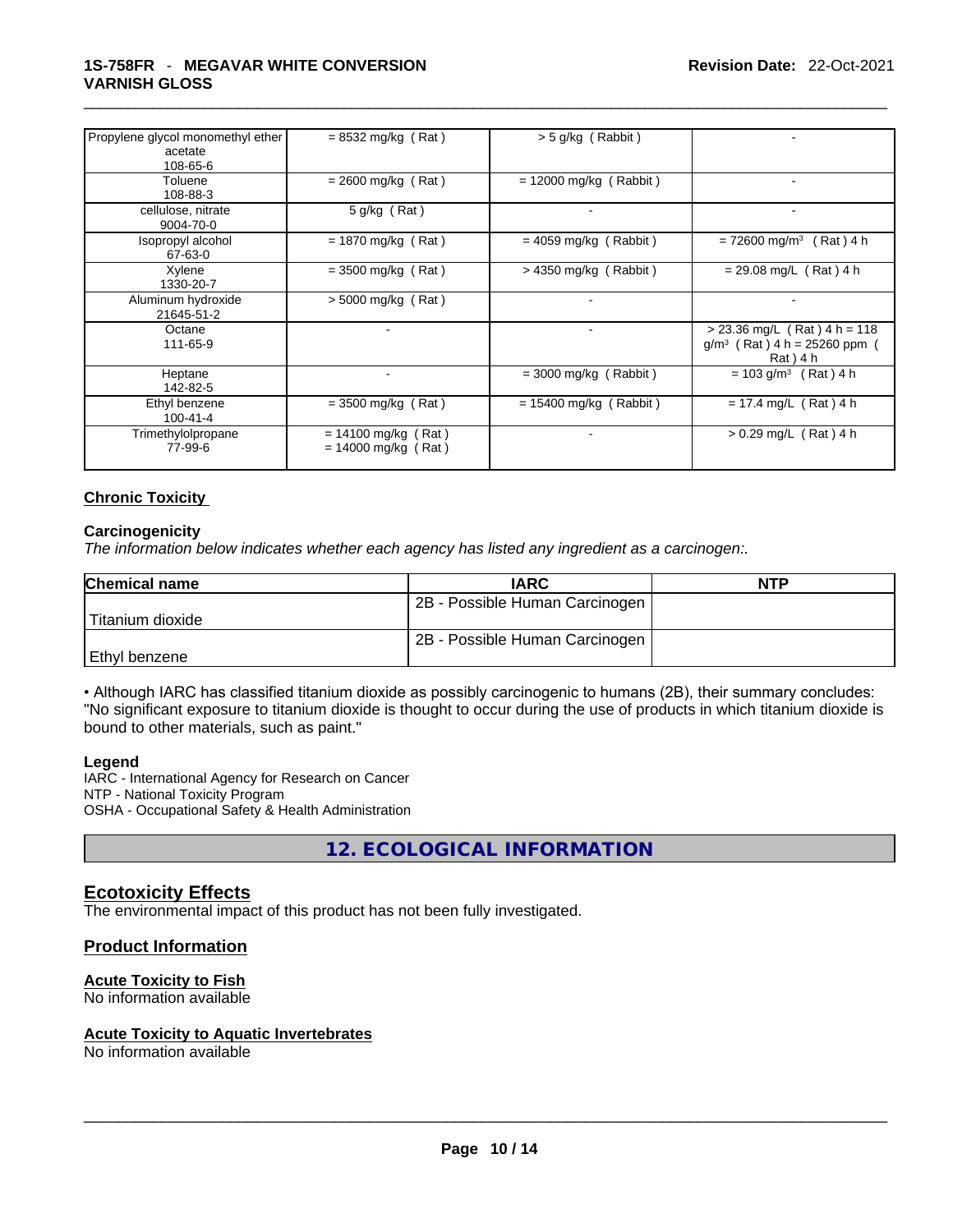#### **Acute Toxicity to Aquatic Plants**

No information available

#### **Persistence / Degradability**

No information available.

#### **Bioaccumulation**

There is no data for this product.

#### **Mobility in Environmental Media**

No information available.

#### **Ozone**

No information available

#### **Component Information**

#### **Acute Toxicity to Fish**

Titanium dioxide  $LC50:$  > 1000 mg/L (Fathead Minnow - 96 hr.) n-Butyl acetate LC50: 18 mg/L (Fathead Minnow - 96 hr.) Acetone LC50: 8300 (Bluegill - 96 hr.) mg/L Xylene LC50: 13.5 mg/L (Rainbow Trout - 96 hr.) Ethyl benzene LC50: 12.1 mg/L (Fathead Minnow - 96 hr.)

#### **Acute Toxicity to Aquatic Invertebrates**

n-Butyl acetate EC50: 72.8 mg/L (Daphnia magna - 48 hr.) Acetone EC50: 12600 mg/L (Daphnia magna - 48 hr.) Ethyl benzene EC50: 1.8 mg/L (Daphnia magna - 48 hr.)

#### **Acute Toxicity to Aquatic Plants**

n-Butyl acetate EC50: 674.7 mg/L (Green algae (Scenedesmus subspicatus), 72 hrs.) Ethyl benzene EC50: 4.6 mg/L (Green algae (Scenedesmus subspicatus), 72 hrs.)

# **13. DISPOSAL CONSIDERATIONS**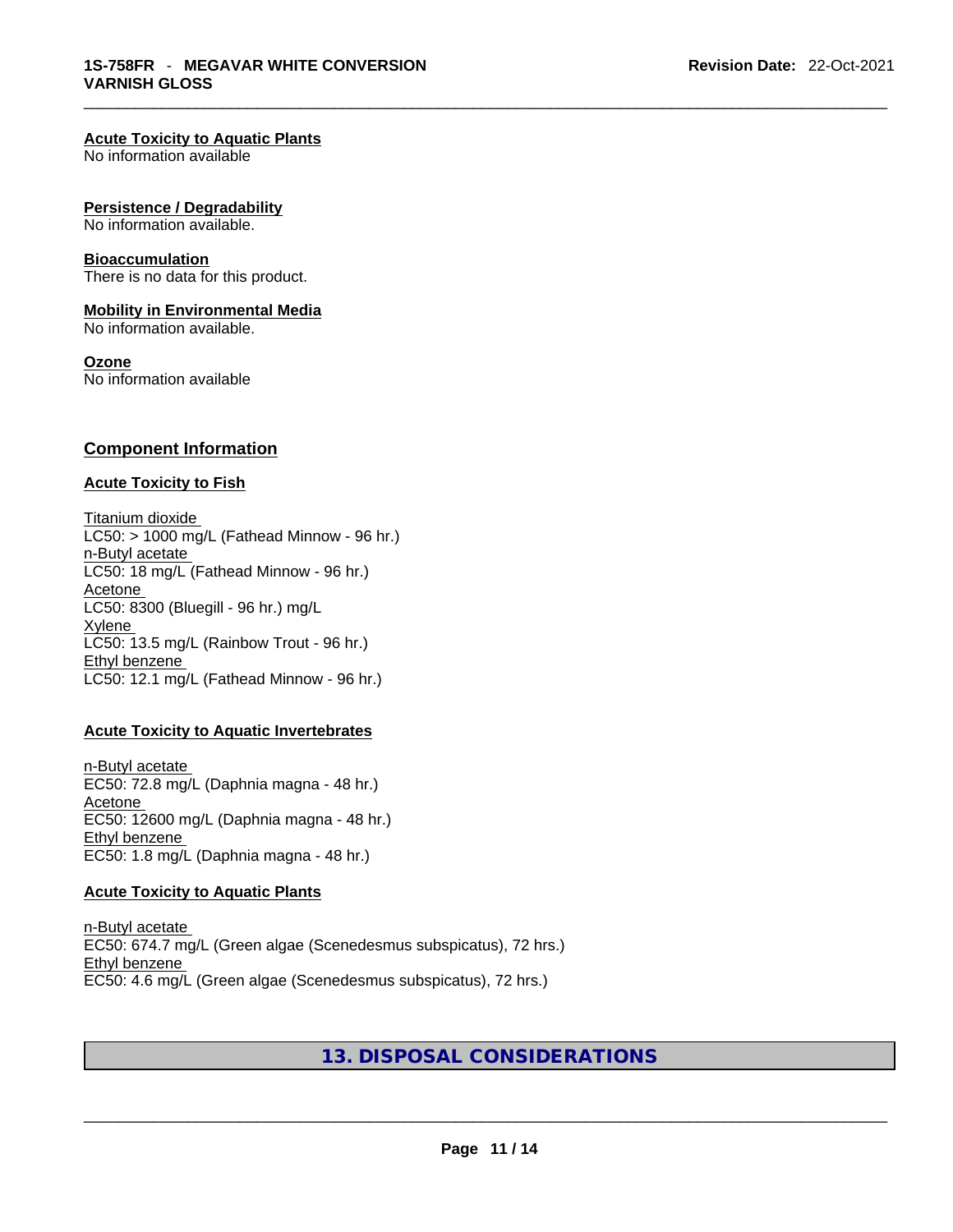**Waste Disposal Method** Dispose of in accordance with federal, state, provincial, and local regulations. Local requirements may vary, consult your sanitation department or state-designated environmental protection agency for more disposal options.

**Empty Container Warning <b>Emptied** Containers may retain product residue. Follow label warnings even after container is emptied. Residual vapors may explode on ignition.

## **14. TRANSPORT INFORMATION**

| TDG                         |                      |
|-----------------------------|----------------------|
| <b>Proper Shipping Name</b> | <b>PAINT</b>         |
| <b>Hazard class</b>         | 3                    |
| UN-No.                      | UN1263               |
| <b>Packing Group</b>        | Ш                    |
| <b>Description</b>          | UN1263, PAINT, 3, II |
|                             |                      |
|                             |                      |

**ICAO / IATA CONTACTER CONTACTER IN CONTACT CONTACT CONTACT CONTACT OF INCAO / IATA** 

**IMDG / IMO Contact the preparer for further information.** 

# **15. REGULATORY INFORMATION**

# **International Inventories**

| <b>TSCA: United States</b> | Yes - All components are listed or exempt. |
|----------------------------|--------------------------------------------|
| <b>DSL: Canada</b>         | Yes - All components are listed or exempt. |

# **National Pollutant Release Inventory (NPRI)**

#### **NPRI Parts 1- 4**

This product contains the following Parts 1-4 NPRI chemicals:

| <b>Chemical name</b> | CAS No.        | Weight-%       | <b>NPRI Parts 1-4</b> |
|----------------------|----------------|----------------|-----------------------|
| Isobutyl alcohol     | 78-83-1        | $5 - 10%$      | Listed                |
| Toluene              | 108-88-3       | $-5\%$         | Listed                |
| Isopropyl alcohol    | 67-63-0        | $1 - 5\%$      | Listed                |
| Xvlene               | 1330-20-7      | 1 - 5%         | Listed                |
| Ethyl benzene        | $100 - 41 - 4$ | $0.25 - 0.5\%$ | ∟isted                |
|                      |                |                |                       |

#### **NPRI Part 5**

This product contains the following NPRI Part 5 Chemicals:

| <b>Chemical name</b> | CAS No. | Weight-% | <b>NPRI Part 5</b> |  |
|----------------------|---------|----------|--------------------|--|
|                      |         |          |                    |  |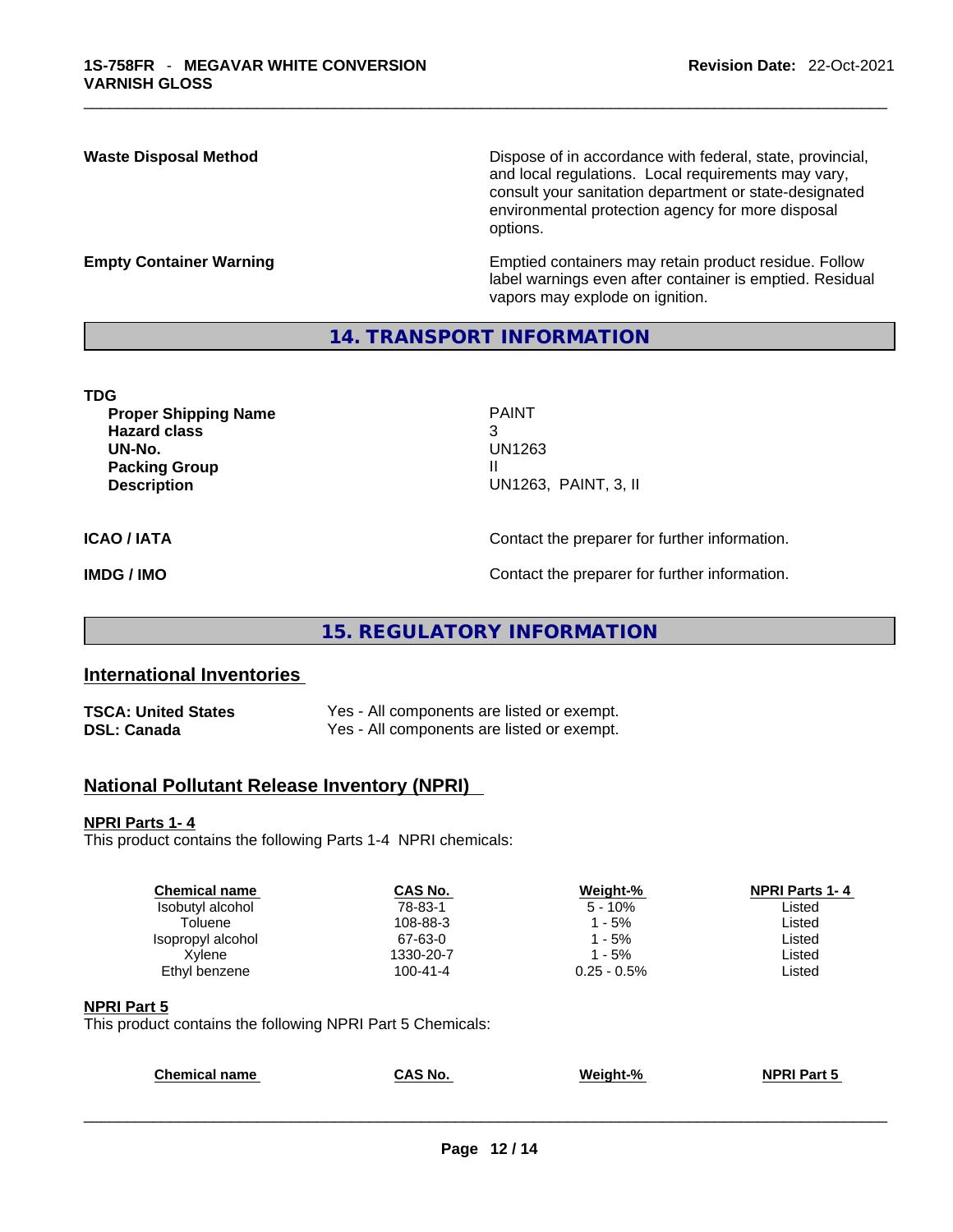| VM&P naphtha                      | 64742-89-8 | 7 - 13%  | Listed |
|-----------------------------------|------------|----------|--------|
| n-Butyl acetate                   | 123-86-4   | 7 - 13%  | Listed |
| Ethanol                           | 64-17-5    | $3 - 7%$ | Listed |
| Propylene glycol monomethyl ether | 108-65-6   | $1 - 5%$ | Listed |
| acetate                           |            |          |        |
| Toluene                           | 108-88-3   | $1 - 5%$ | Listed |
| Isopropyl alcohol                 | 67-63-0    | 1 - 5%   | Listed |
| Xylene                            | 1330-20-7  | 1 - 5%   | Listed |

### **WHMIS Regulatory Status**

This product has been classified in accordance with the hazard criteria of the Hazardous Products Regulations (HPR) and the SDS contains all the information required by the HPR.



*Caution: HMISÒ ratings are based on a 0-4 rating scale, with 0 representing minimal hazards or risks, and 4 representing significant hazards or risks. Although HMISÒ ratings are not required on MSDSs under 29 CFR 1910.1200, the preparer, has chosen to provide them. HMISÒ ratings are to be used only in conjunction with a fully implemented HMISÒ program by workers who have received appropriate HMISÒ training. HMISÒ is a registered trade and service mark of the NPCA. HMISÒ materials may be purchased exclusively from J. J. Keller (800) 327-6868.* 

 **WARNING!** If you scrape, sand, or remove old paint, you may release lead dust. LEAD IS TOXIC. EXPOSURE TO LEAD DUST CAN CAUSE SERIOUS ILLNESS, SUCH AS BRAIN DAMAGE, ESPECIALLY IN CHILDREN. PREGNANT WOMEN SHOULD ALSO AVOID EXPOSURE. Wear a NIOSH approved respirator to control lead exposure. Clean up carefully with a HEPA vacuum and a wet mop. Before you start, find out how to protect yourself and your family by logging onto Health Canada at http://www.hc-sc.gc.ca/ewh-semt/contaminants/lead-plomb/asked\_questions-questions\_posees-eng.php.

| <b>Prepared By</b>    | <b>Product Stewardship Department</b><br>Benjamin Moore & Co.<br>101 Paragon Drive<br>Montvale, NJ 07645<br>800-225-5554 |  |
|-----------------------|--------------------------------------------------------------------------------------------------------------------------|--|
| <b>Revision Date:</b> | 22-Oct-2021                                                                                                              |  |

**Reason for revision** Not available

#### **Disclaimer**